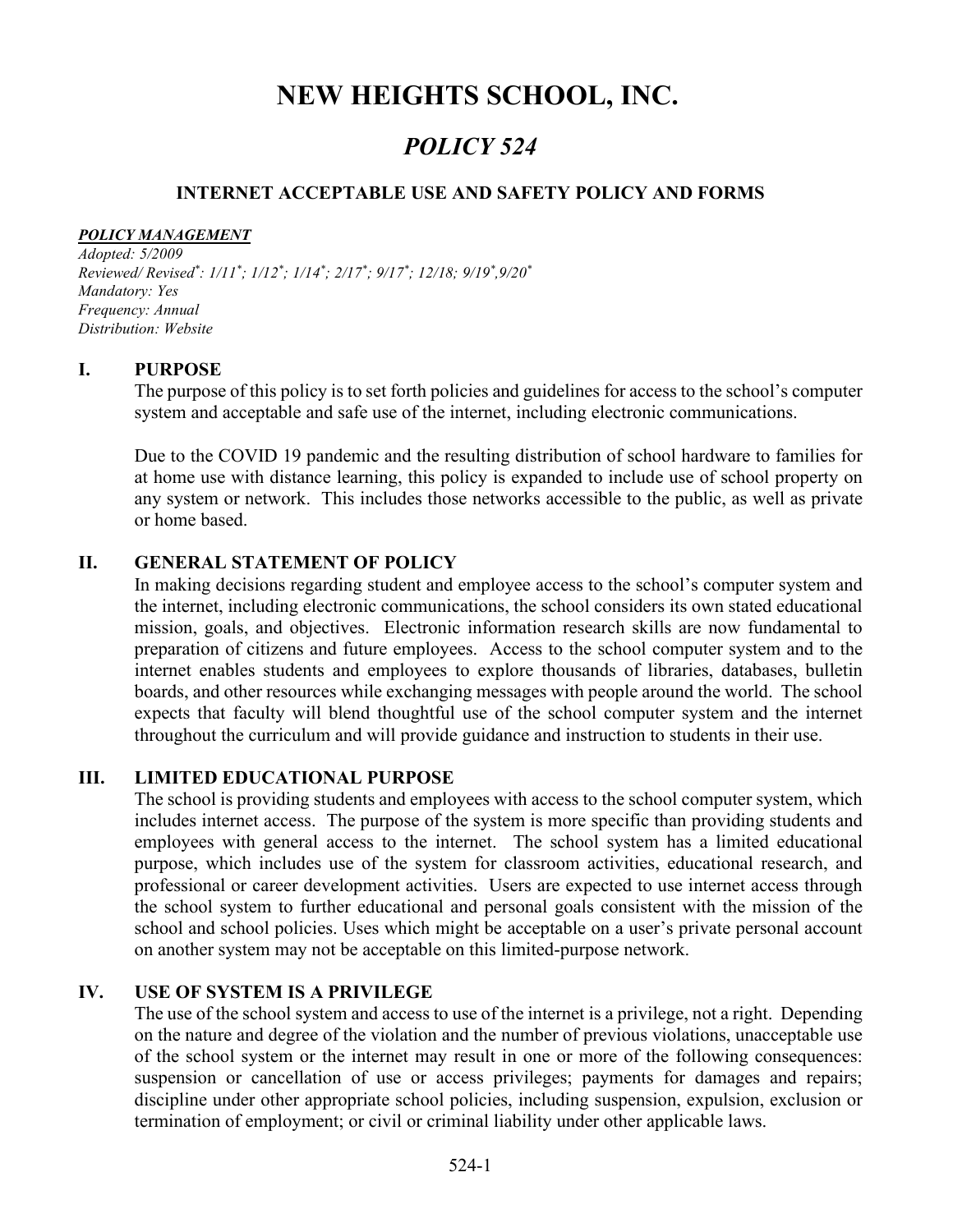## V. UNACCEPTABLE USES

- A. The following uses of the school system and internet resources or accounts are considered unacceptable:
	- 1. Users will not use the school system to access, review, upload, download, store, print, post, receive, transmit or distribute:
		- a. pornographic, obscene or sexually explicit material or other visual depictions that are harmful to minors;
		- b. obscene, abusive, profane, lewd, vulgar, rude, inflammatory, threatening, disrespectful, or sexually explicit language;
		- c. materials that use language or images that are inappropriate in the education setting or disruptive to the educational process;
		- d. information or materials that could cause damage or danger of disruption to the educational process;
		- e. materials that use language or images that advocate violence or discrimination toward other people (hate literature) or that may constitute harassment or discrimination.
	- 2. Users will not use the school system to knowingly or recklessly post, transmit or distribute false or defamatory information about a person or organization, or to harass another person, or to engage in personal attacks, including prejudicial or discriminatory attacks.
	- 3. Users will not use the school system to engage in any illegal act or violate any local, state or federal statute or law.
	- 4. Users will not use the school system to vandalize, damage or disable the property of another person or organization, will not make deliberate attempts to degrade or disrupt equipment, software or system performance by spreading computer viruses or by any other means, will not tamper with, modify or change the school system software, hardware or wiring or take any action to violate the school's security system, and will not use the school system in such a way as to disrupt the use of the system by other users.
	- 5. Users will not use the school system to gain unauthorized access to information resources or to access another person's materials, information or files without the implied or direct permission of that person.
	- 6. Users will not use the school system to post private information about another person, personal contact information about themselves or other persons, or other personally identifiable information, including, but not limited to, addresses, telephone numbers, school addresses, work addresses, identification numbers, account numbers, access codes or passwords, labeled photographs or other information that would make the individual's identity easily traceable and will not repost a message that was sent to the user privately without permission of the person who sent the message.
		- a. This paragraph does not prohibit the posting of employee contact information on school webpage's or communications between employees and other individuals when such communications are made for education-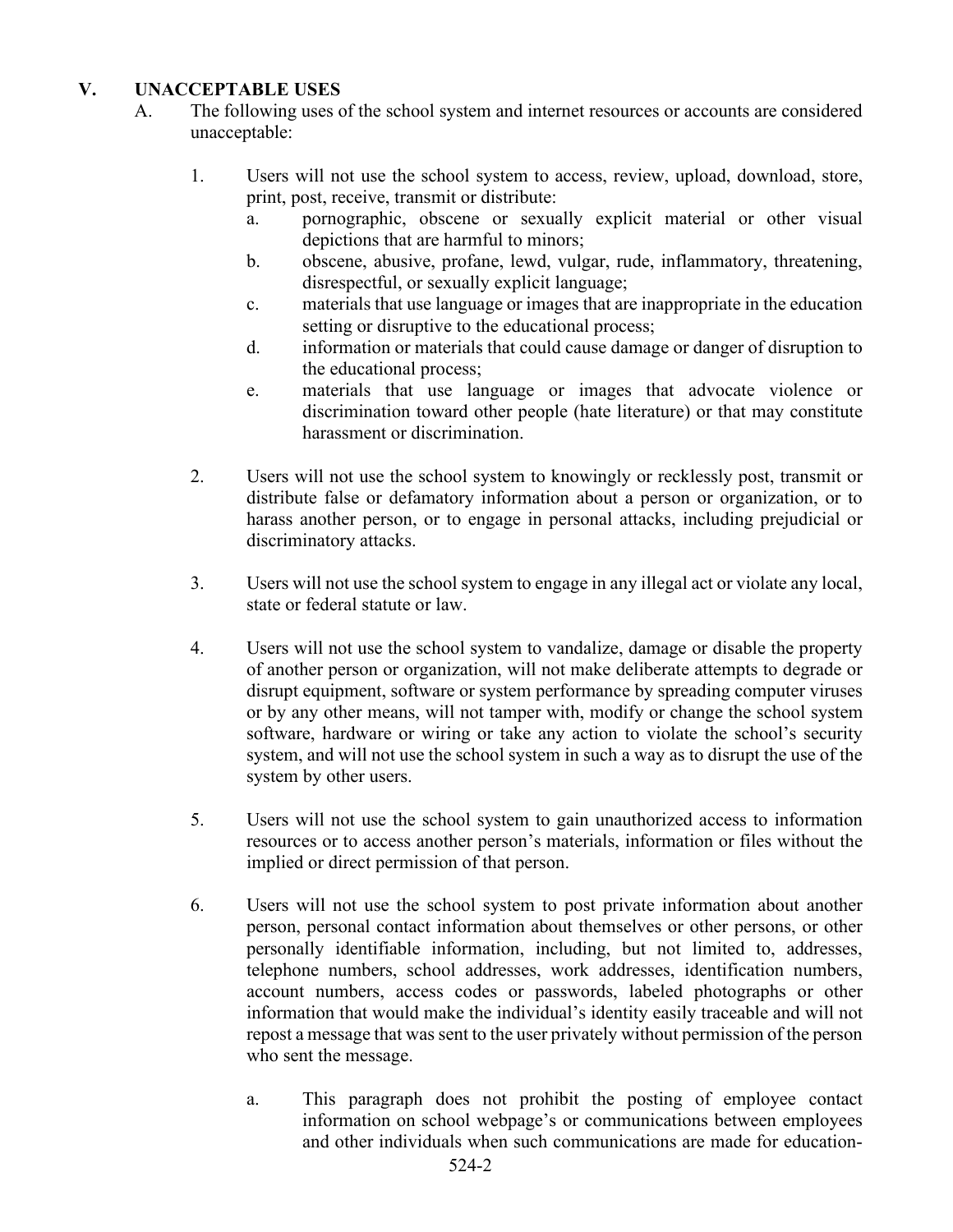related purposes (i.e., communications with parents or other staff members related to students).

- b. Employees creating or posting school-related webpages may include personal contact information about themselves on a webpage. However, employees may not post personal contact information or other personally identifiable information about students unless:
	- (1) such information is classified by the school as directory information, and verification is made that the school has not received notice from a parent/guardian or eligible student that such information is not to be designated as directory information in accordance with Policy 515; or
	- (2) such information is not classified by the school as directory information but written consent for release of the information to be posted has been obtained from a parent/guardian or eligible student in accordance with Policy 515.

In addition, prior to posting any personal contact or personally identifiable information on a school-related webpage, employees shall obtain written approval of the content of the postings from the principal.

- c. These prohibitions specifically prohibit a user from utilizing the school system to post personal information about a user or another individual on social networks, including, but not limited to, social networks such as "Facebook.," "Twitter," "Instagram," "Snapchat," and "Reddit," and similar websites or applications.
- 7. Users must keep all account information and passwords on file with the designated school official. Users will not attempt to gain unauthorized access to the school system or any other system through the school system, attempt to log in through another person's account, or use computer accounts, access codes or network identification other than those assigned to the user. Messages and records on the school system may not be encrypted without the permission of appropriate school authorities.
- 8. Users will not use the school system to violate copyright laws or usage licensing agreements, or otherwise to use another person's property without the person's prior approval or proper citation, including the downloading or exchanging of pirated software or copying software to or from any school computer, and will not plagiarize works they find on the internet.
- 9. Users will not use the school system for conducting business, for unauthorized commercial purposes or for financial gain unrelated to the mission of the school. Users will not use the school system to offer or provide goods or services or for product advertisement. Users will not use the school system to purchase goods or services for personal use without authorization from the appropriate school official.
- B. A student or employee engaging in the foregoing unacceptable uses of the internet when off school premises also may be in violation of this policy as well as other school policies. Examples of such violations include, but are not limited to, situations where the school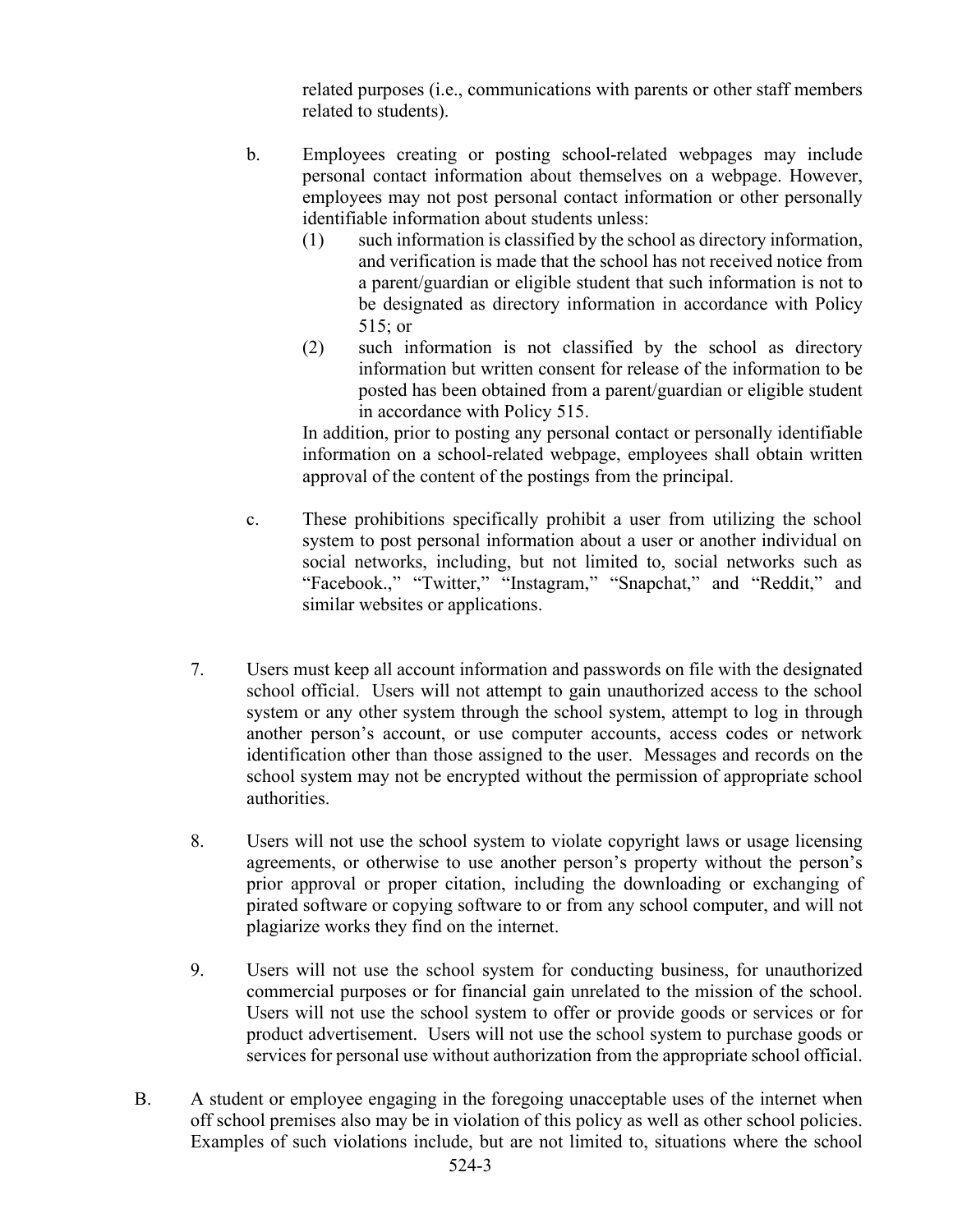system is compromised or if a school employee or student is negatively impacted. If the school receives a report of an unacceptable use originating from a non-school computer or resource, the school may investigate such reports to the best of its ability. Students or employees may be subject to disciplinary action for such conduct, including, but not limited to, suspension or cancellation of the use or access to the school computer system and the internet and discipline under other appropriate school policies, including suspension, expulsion, exclusion, or termination of employment.

C. If a user inadvertently accesses unacceptable materials or an unacceptable internet site, the user shall immediately disclose the inadvertent access to an appropriate school official. In the case of a school employee, the immediate disclosure shall be to the principal. This disclosure may serve as a defense against an allegation that the user has intentionally violated this policy. In certain rare instances, a user also may access otherwise unacceptable materials if necessary, to complete an assignment and if done with the prior approval of and with appropriate guidance from the appropriate teacher or, in the case of a school employee, the principal.

## VI. FILTER

- A. With respect to any of its computers with internet access, the school will monitor the online activities of minors and employ technology protection measures during any use of such computers by minors and adults. The technology protection measures utilized will block or filter internet access to any visual depictions that are:
	- 1. Obscene;
	- 2. Child pornography; or
	- 3. Harmful to minors.
- B. The term "harmful to minors" means any picture, image, graphic image file, or other visual depiction that:
	- 1. Taken as a whole and with respect to minors, appeals to a prurient interest in nudity, sex, or excretion; or
	- 2. Depicts, describes, or represents, in a patently offensive way with respect to what is suitable for minors, an actual or simulated sexual act or sexual contact, actual or simulated normal or perverted sexual acts, or a lewd exhibition of the genitals; and
	- 3. Taken as a whole, lacks serious literary, artistic, political, or scientific value as to minors.
- C. The school principal or designee may authorize the disabling of the technology protection measure, during use by an adult only, to enable access for bona fide research or other lawful purposes.

## VII. CONSISTENCY WITH OTHER SCHOOL POLICIES

Use of the school computer system and use of the internet shall be consistent with school policies and the mission of the school.

## VIII. LIMITED EXPECTATION OF PRIVACY

- A. By authorizing use of the school system, the school does not relinquish control over materials on the system or contained in files on the system. Users should expect only limited privacy in the contents of personal files on the school system.
- B. Routine maintenance and monitoring of the school system may lead to a discovery that a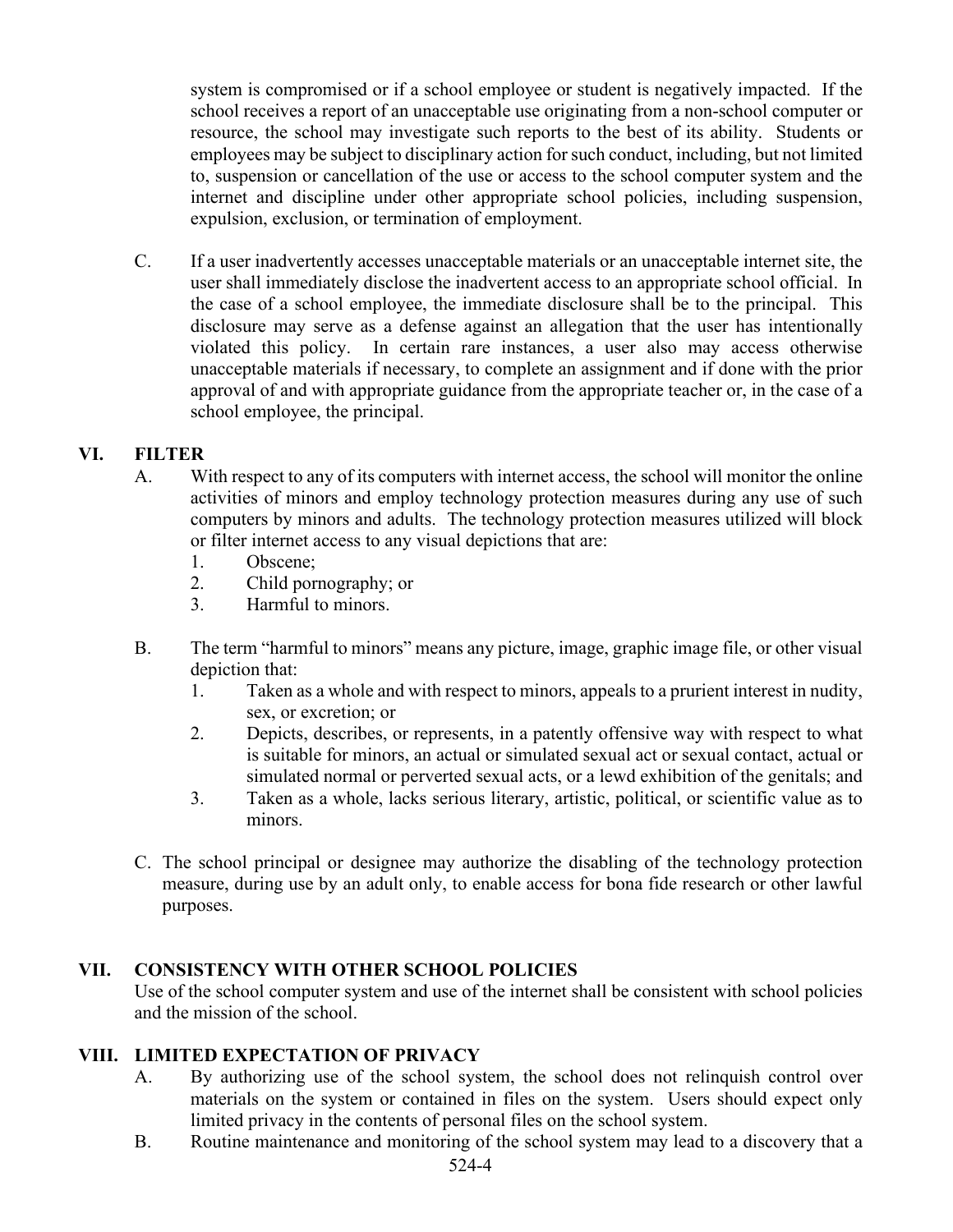user has violated this policy, another school policy, or the law.

- C. An individual investigation or search may be conducted if school authorities have a reasonable suspicion that the search will uncover a violation of law or school policy.
- D. Parents have the right at any time to investigate or review the contents of their child's files and e-mail files. Parents have the right to request the termination of their child's individual account at any time.
- E. School employees should be aware that the school retains the right at any time to investigate or review the contents of their files and e-mail files. In addition, school employees should be aware that data and other materials in files maintained on the school system may be subject to review, disclosure or discovery under Minn. Stat. Ch. 13 (the Minnesota Government Data Practices Act).
- F. The school will cooperate fully with local, state and federal authorities in any investigation concerning or related to any illegal activities or activities not in compliance with school policies conducted through the school system.

## IX. INTERNET USE AGREEMENT

- A. The proper use of the internet, and the educational value to be gained from proper internet use, is the joint responsibility of students, parents and employees of the school.
- B. This policy requires the permission of and supervision by the school's designated professional staff before a student may use a school account or resource to access the internet.
- C. The internet Use Agreement form for students must be read and signed by the user and the parent or guardian. The internet Use Agreement form for employees must be signed by the employee. The form must then be filed at the school office.

## X. LIMITATION ON SCHOOL LIABILITY

Use of the school system is at the user's own risk. The system is provided on an "as is, as available" basis. The school will not be responsible for any damage users may suffer, including, but not limited to, loss, damage or unavailability of data stored on school diskettes, tapes, hard drives or servers, or for delays or changes in or interruptions of service or errant deliveries or non-deliveries of information or materials; regardless of the cause. The school is not responsible for the accuracy or quality of any advice or information obtained through or stored on the school system. The school will not be responsible for financial obligations arising through unauthorized use of the school system or the internet.

## XI. USER NOTIFICATION

- A. All users shall be notified of the school policies relating to internet use.
- B. This notification shall include the following:
	- 1. Notification that internet use is subject to compliance with school policies.
	- 2. Disclaimers limiting the school's liability relative to:
		- a. Information stored on school diskettes, hard drives or servers.
		- b. Information retrieved through school computers, networks or online resources.
		- c. Personal property used to access school computers, networks or online resources.
		- d. Unauthorized financial obligations resulting from use of school resources/accounts to access the internet.
	- 3. A description of the privacy rights and limitations of school sponsored/managed internet accounts.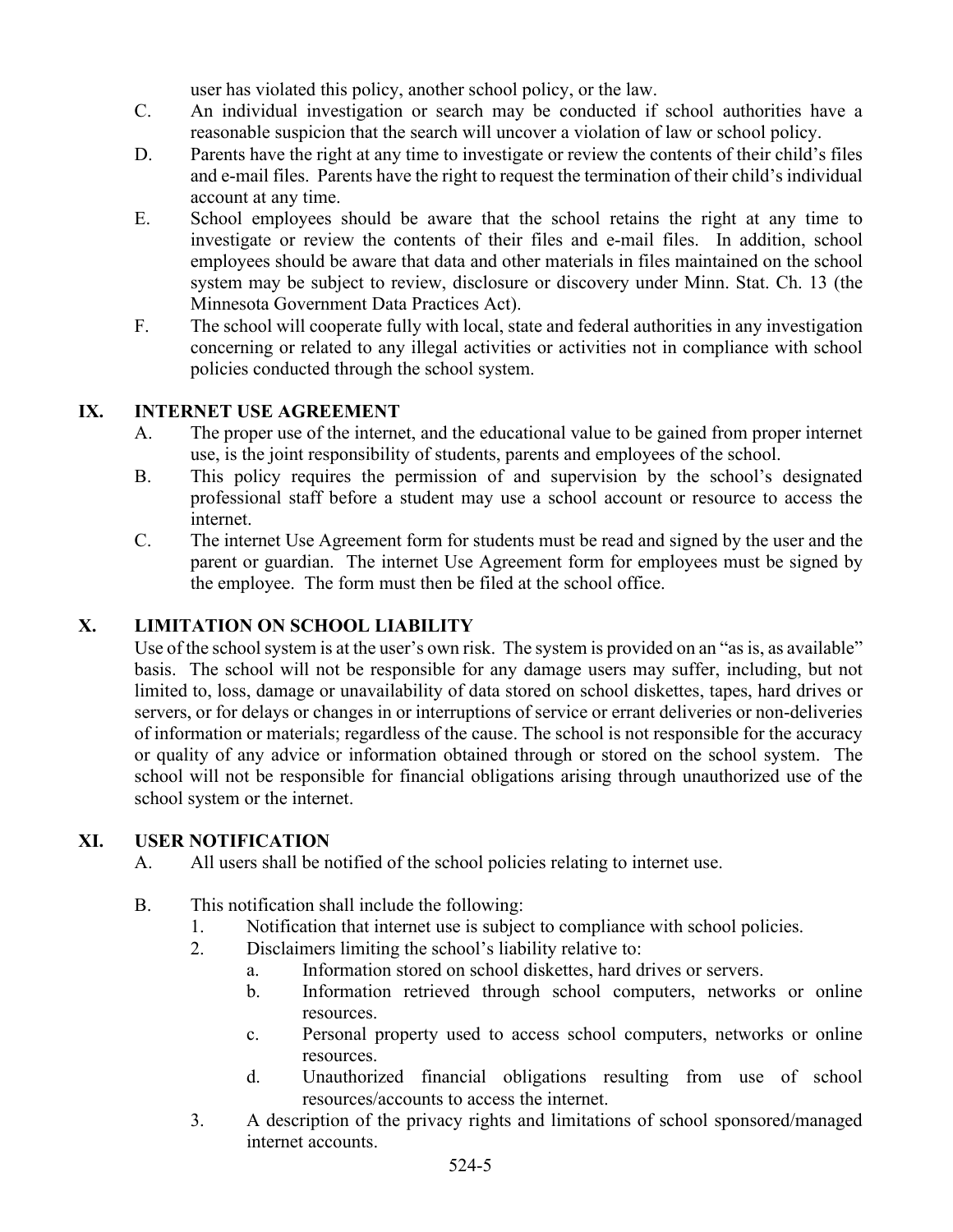- 4. Notification that, even though the school may use technical means to limit student internet access, these limits do not provide a foolproof means for enforcing the provisions of this acceptable use policy.
- 5. Notification that goods and services can be purchased over the internet that could potentially result in unwanted financial obligations and that any financial obligation incurred by a student through the internet is the sole responsibility of the student and/or the student's parents.
- 6. Notification that the collection, creation, reception, maintenance and dissemination of data via the internet, including electronic communications, is governed by Policy 406, Public and Private Personnel Data, and Policy 515, Protection and Privacy of Pupil Records.
- 7. Notification that, should the user violate the school acceptable use policy, the user's access privileges may be revoked, school disciplinary action may be taken and/or appropriate legal action may be taken.
- 8. Notification that all provisions of the acceptable use policy are subordinate to local, state and federal laws.

## XII. PARENTS' RESPONSIBILITY; NOTIFICATION OF STUDENT INTERNET USE

- A. Outside of school, parents bear responsibility for the same guidance of internet use as they exercise with information sources such as television, telephones, radio, movies and other possibly offensive media. Parents are responsible for monitoring their student's use of the school system and of the internet if the student is accessing the school system from home or a remote location.
- B. Parents will be notified that their students will be using school resources/accounts to access the internet and that the school will provide parents the option to request alternative activities not requiring internet access. This notification should include:
	- 1. A copy of the user notification form provided to the student user.
	- 2. A description of parent/guardian responsibilities.
	- 3. A notification that the parents have the option to request alternative educational activities not requiring internet access and the material to exercise this option.
	- 4. A statement that the internet Use Agreement must be signed by the user, the parent or guardian, and the supervising teacher prior to use by the student.
	- 5. A statement that the school's acceptable use policy is available for parental review.

## XIII. IMPLEMENTATION; POLICY REVIEW

- A. The school administration may develop appropriate user notification forms, guidelines and procedures necessary to implement this policy for submission to the board of directors for approval. Upon approval by the board of directors, such guidelines, forms and procedures shall be an addendum to this policy.
- B. The administration shall revise the user notifications, including student and parent notifications, if necessary, to reflect the adoption of these guidelines and procedures.
- C. The school internet policies and procedures are available for review by all parents, guardians, staff and members of the local school community.
- D. Because of the rapid changes in the development of the internet, the board of directors shall conduct an annual review of this policy.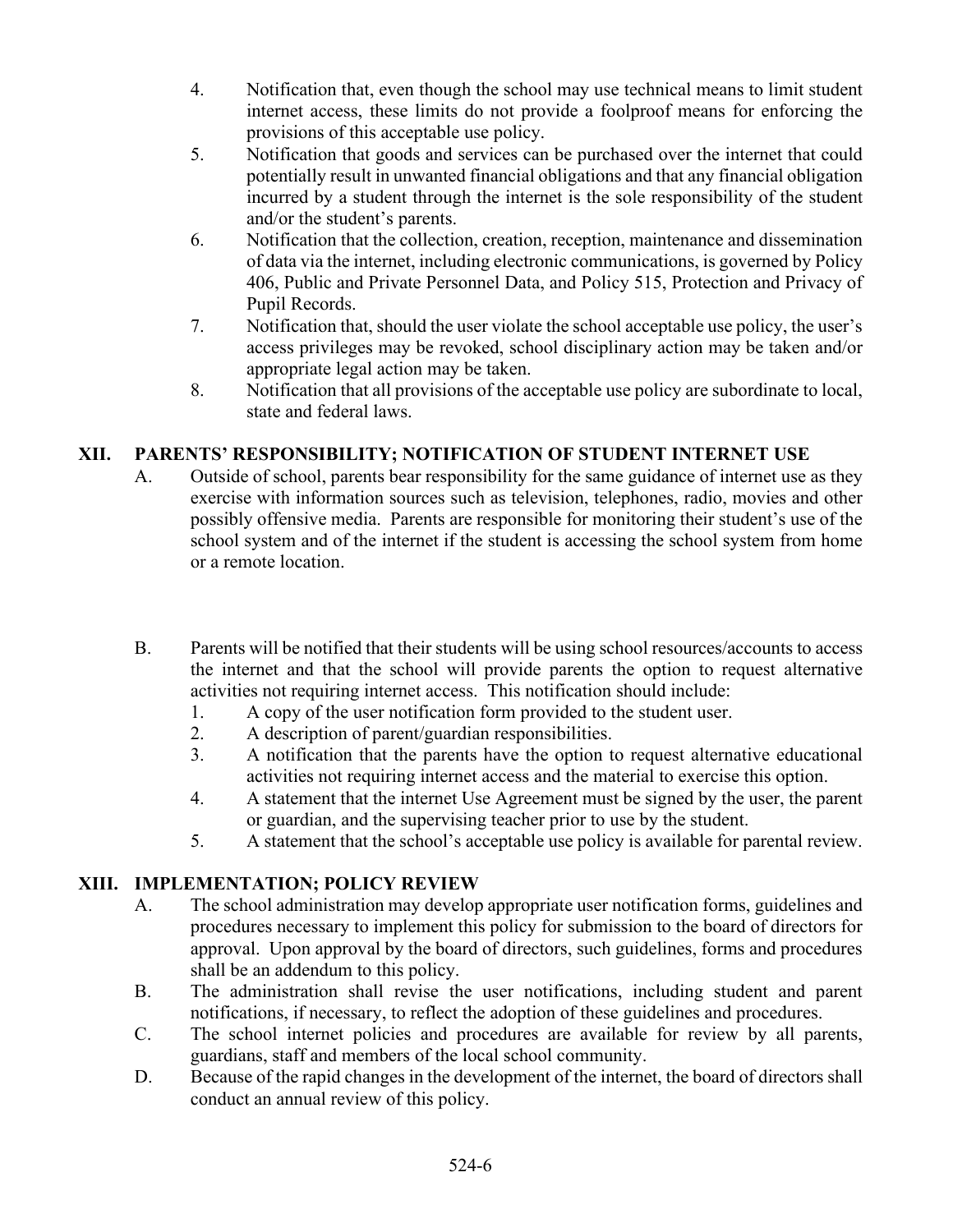| <b>Legal References:</b> | 15 U.S.C. § 6501 et seq. (Children's Online Privacy Protection Act)<br>17 U.S.C. § 101 et seq. (Copyrights)<br>47 U.S.C. § 254 (Children's Internet Protection Act of 2000 (CIPA))<br>47 C.F.R. § 54.520 (FCC rules implementing CIPA)<br>Minn. Stat. § 121A.031 (School Student Bullying Policy)<br>Minn. Stat. § 125B.15 (Internet Access for Students)<br>Minn. Stat. § 125B.26 (Telecommunications/Internet Access Equity Act)<br>Tinker v. Des Moines Indep. Cmty. Sch. Dist., 393 U.S. 503, 89 S.Ct. 733, 21 L.Ed.2d 731 (1969)<br>United States v. Amer. Library Assoc., 539 U.S. 194, 123 S.Ct. 2297, 56 L.Ed.2d 221 (2003)<br>Doninger v. Niehoff, 527 F.3d 41 $(2nd Cir. 2008)$<br>R.S. v. Minnewaska Area Sch. Dist. No. 2149, No. 12-588, 2012 WL 3870868 (D. Minn. 2012)<br>Tatro v. Univ. of Minnesota, 800 N.W.2d 811 (Minn. App. 2011), aff'd on other grounds 816<br>N.W.2d 509 (Minn. 2012)<br>S.J.W. v. Lee's Summit R-7 Sch. Dist., 696 F.3d 771 (8th Cir. 2012)<br>Kowalski v. Berkeley County Sch., 652 F.3d 565 (4th Cir. 2011)<br>Layshock v. Hermitage Sch. Dist., 650 F.3d 205 (3rd Cir. 2011)<br>Parents, Families and Friends of Lesbians and Gays, Inc. v. Camdenton R-III Sch. Dist., 853 |
|--------------------------|-------------------------------------------------------------------------------------------------------------------------------------------------------------------------------------------------------------------------------------------------------------------------------------------------------------------------------------------------------------------------------------------------------------------------------------------------------------------------------------------------------------------------------------------------------------------------------------------------------------------------------------------------------------------------------------------------------------------------------------------------------------------------------------------------------------------------------------------------------------------------------------------------------------------------------------------------------------------------------------------------------------------------------------------------------------------------------------------------------------------------------------------------------------------------------------------------------------------------|
|                          | F.Supp.2d 888 (W.D. Mo. 2012)<br>M.T. v. Cent. York Sch. Dist., 937 A.2d 538 (Pa. Commw. Ct. 2007)                                                                                                                                                                                                                                                                                                                                                                                                                                                                                                                                                                                                                                                                                                                                                                                                                                                                                                                                                                                                                                                                                                                      |
| <b>Cross References:</b> | MSBA/MASA Model Policy 403 (Discipline, Suspension, and Dismissal of School District<br>Employees)<br>MSBA/MASA Model Policy 406 (Public and Private Personnel Data)<br>MSBA/MASA Model Policy 505 (Distribution of Nonschool-Sponsored Materials on School<br>Premises by Students and Employees)<br>MSBA/MASA Model Policy 506 (Student Discipline)<br>MSBA/MASA Model Policy 514 (Bullying Prohibition Policy)<br>MSBA/MASA Model Policy 515 (Protection and Privacy of Pupil Records)<br>MSBA/MASA Model Policy 519 (Interviews of Students by Outside Agencies)<br>MSBA/MASA Model Policy 521 (Student Disability Nondiscrimination)<br>MSBA/MASA Model Policy 522 (Student Sex Nondiscrimination)<br>MSBA/MASA Model Policy 603 (Curriculum Development)<br>MSBA/MASA Model Policy 604 (Instructional Curriculum)<br>MSBA/MASA Model Policy 606 (Textbooks and Instructional Materials)<br>MSBA/MASA Model Policy 806 (Crisis Management Policy)<br>MSBA/MASA Model Policy 904 (Distribution of Materials on School District Property by<br>Nonschool Persons)                                                                                                                                                    |

## (STUDENT & EMPLOYEE AGREEMENT FORMS FOLLOW)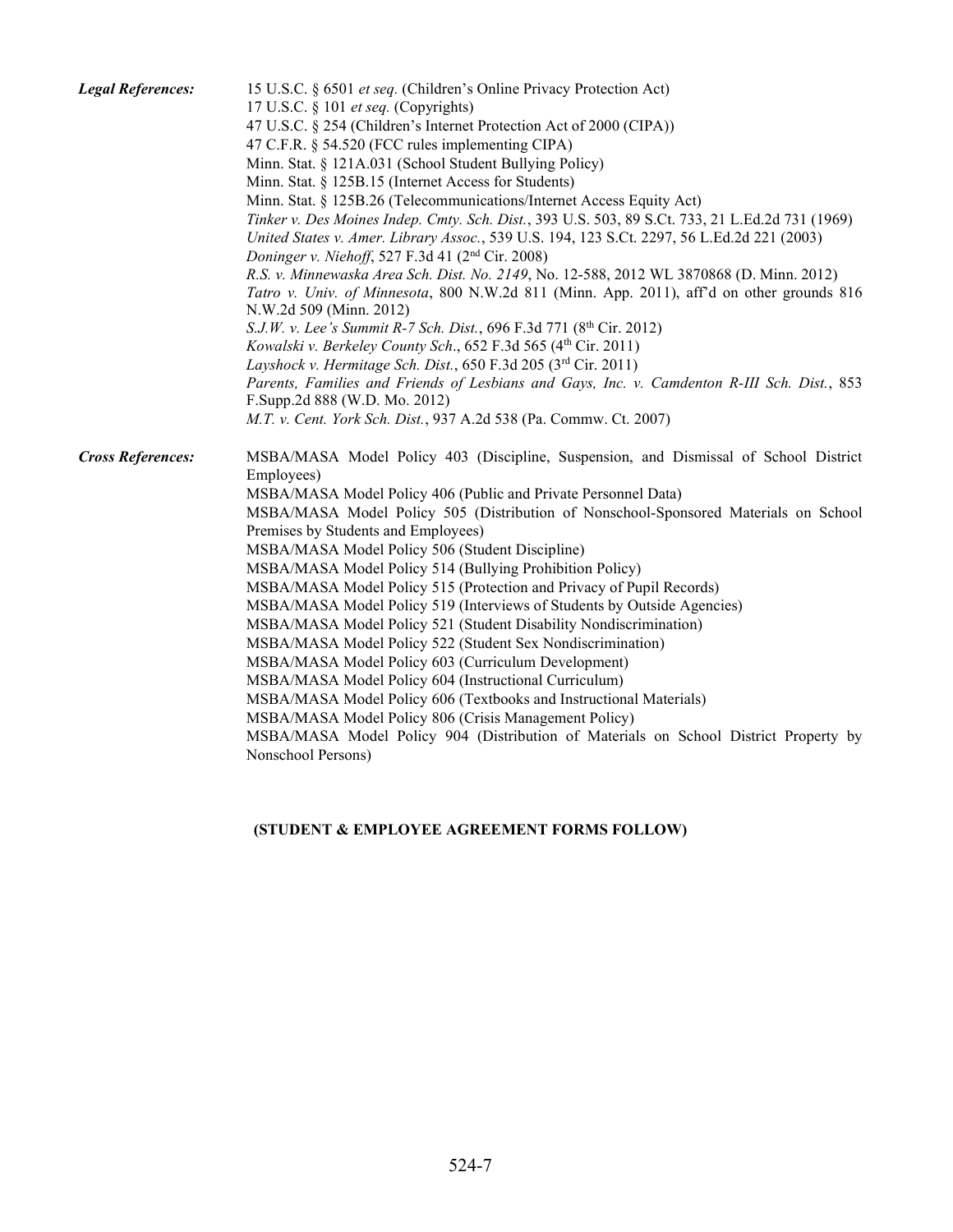#### INTERNET USE AGREEMENT

## STUDENT – INTERNET USE PLEDGE

I agree to use New Heights School's computers and internet only for school-related purposes and also understand that I can have such privileges revoked and may be held accountable for any violation of school policies.

User's Full Name (please print): User Signature: Date:

#### PARENT OR GUARDIAN

As the parent or guardian of this student, I have read the school policies relating to safety and acceptable use of the school computer system and the internet. I understand that this access is designed for educational purposes. The school has taken precautions to eliminate controversial material. However, I also recognize it is impossible for the school to restrict access to all controversial materials and I will not hold the school or its employees or agents responsible for materials acquired on the internet. Further, I accept full responsibility for supervision if and when my child's use is not in a school setting. I hereby give permission to issue an account for my child and certify that the information contained on this form is correct.

Parent or Guardian's Name (please print):

Parent or Guardian's Signature: